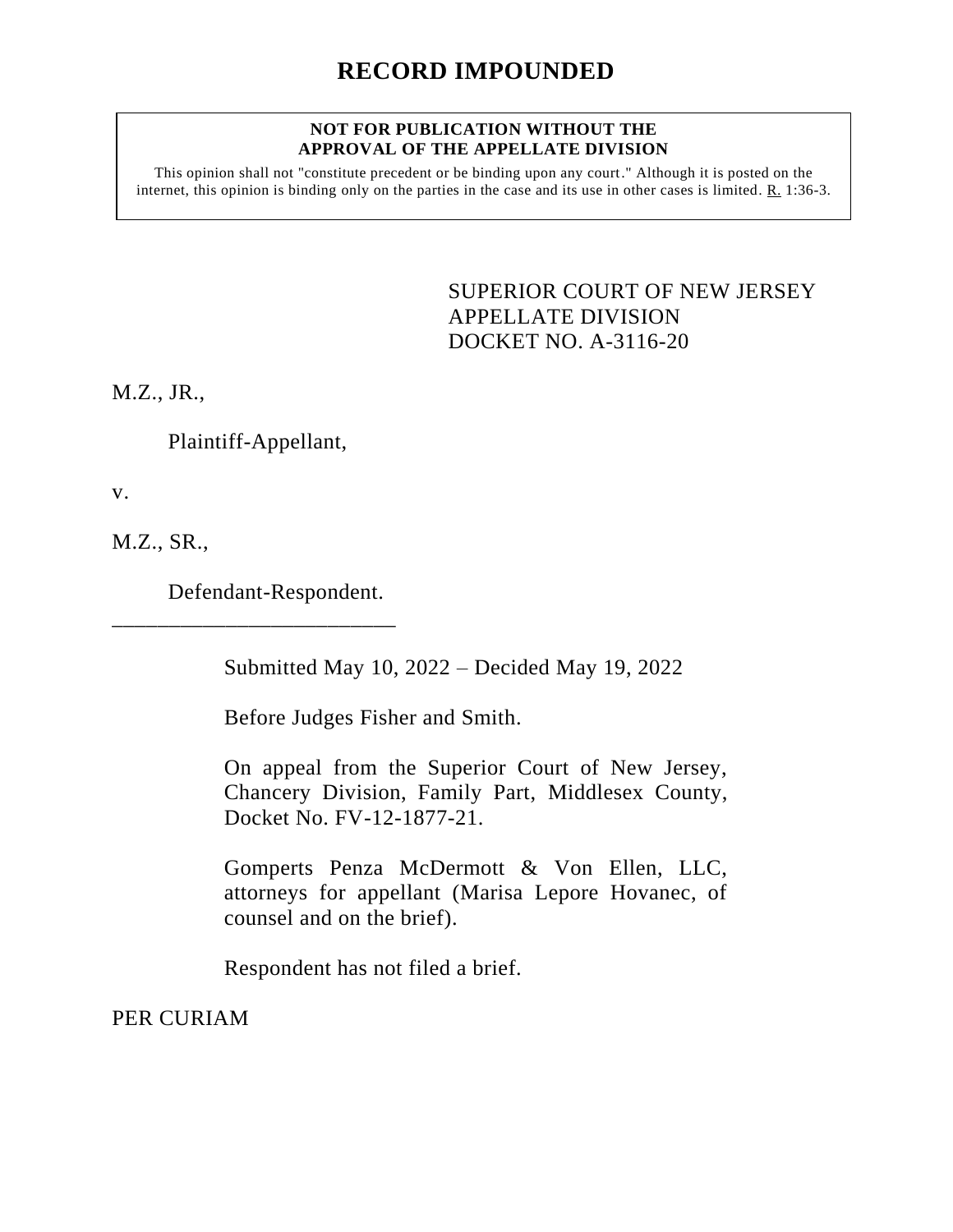Plaintiff M.Z., Jr., appeals an order dismissing, at the conclusion of a twoday hearing, the action he brought against his father – defendant M.Z., Sr. – under the Prevention of Domestic Violence Act, N.J.S.A. 2C:25-17 to -35. Because plaintiff was not given a fair opportunity to either present evidence or cross-examine defendant about the need for a restraining order, and because there is uncertainty in the record about whether plaintiff fits the statutory definition of a domestic violence victim, we remand for further proceedings.

Plaintiff's complaint alleged that he had purchased a home in 2016 with defendant's help and that defendant had since made unrequested repairs to the home. Plaintiff claimed that defendant asked for payment and, when plaintiff refused, defendant texted him to say he would come to plaintiff's home to undo what had been fixed. Plaintiff claimed that defendant followed through by coming to his home and causing damage to the home's porch railings, among other things. Plaintiff also alleged that defendant later sent him the following message:

> I will turn your world upside down and there would not be any turning back the cho[ic]e is yours and don't try me. This would be your last BD your going to remember. The cho[ic]e is yours.

In an amended complaint filed on May 20, 2021, plaintiff alleged that defendant left him a threatening voice mail on April 7, 2021, saying: "I would

2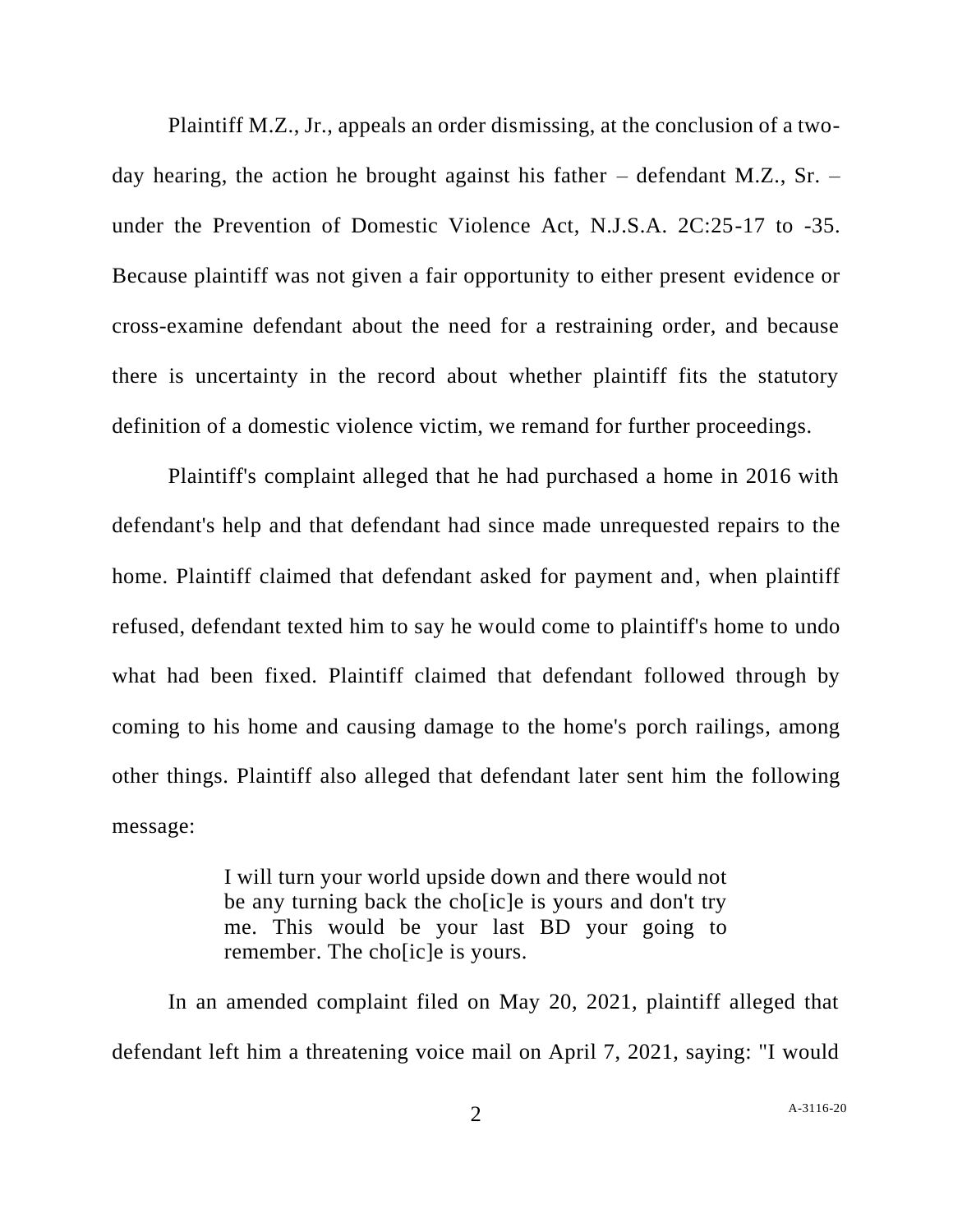appreciate it if you get back to me before this gets really ugly. Once it's gone, there ain't no turning back, the choice is yours." Plaintiff also alleged that defendant had driven by his home numerous times on May 13 and 19, 2021; he claimed that on May 19, as plaintiff was backing out of his driveway, defendant "swerved his car" toward him.

The final hearing started on May 21, 2021. Before the hearing progressed very far, it became apparent that neither the judge nor defendant had been provided with plaintiff's amended complaint. The matter was adjourned and taken up again less than a week later.

In the abbreviated proceeding on May 21, defendant admitted his destructive conduct at plaintiff's home. When the matter resumed on May 26, defendant again admitted his destructive conduct and the statements attributed to him. While plaintiff complains of the judge's questioning the unrepresented defendant first, we find no error since the judge was simply attempting to ascertain what was and wasn't disputed. Although we agree with the general assertions of plaintiff in his merits brief that domestic-violence proceedings should be orderly, we find no error – particularly when one of the parties, as here, was representing himself – in a judge appropriately jumping from party to party or from issue to issue for the sake of judicial economy so long as basic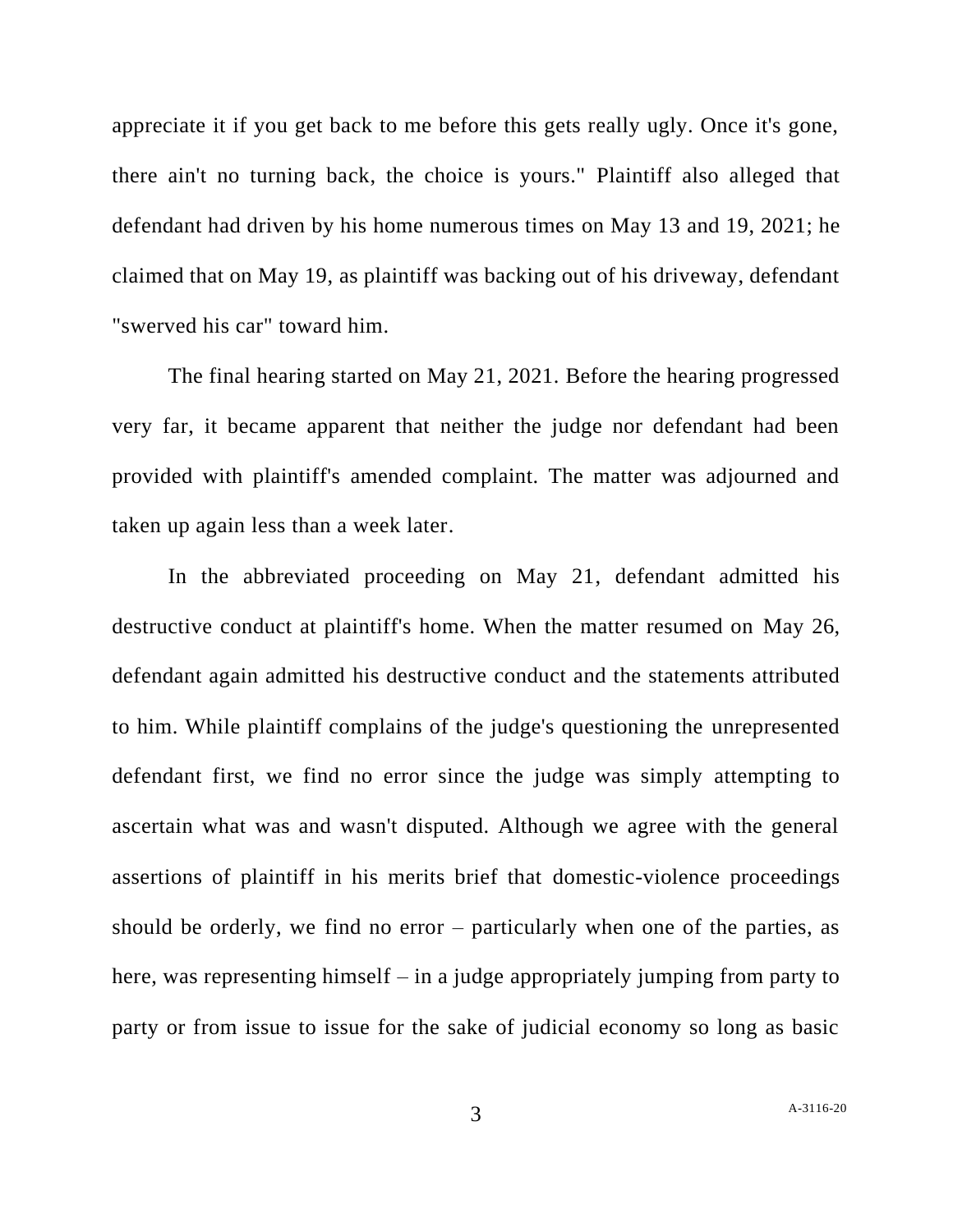procedural due process rights are preserved. See N.J.R.E. 611(a). Indeed, plaintiff was not harmed by the judge's initial questioning of defendant since it resulted in defendant's acknowledgement of his commission of a predicate act.

But we do agree that plaintiff did not have a full and fair opportunity to either present evidence or cross-examine defendant about the so-called second Silver prong, $<sup>1</sup>$  which requires a finding that plaintiff has a need for a restraining</sup> order to ward off future acts of domestic violence. Rather than either allow plaintiff to testify or his attorney to cross-examine defendant on that subject, the judge only questioned defendant before concluding that plaintiff did not require a restraining order.

Although not raised on appeal, we conclude that further proceedings are required on the question of whether plaintiff fits the definition of "[v]ictim of domestic violence" found in N.J.S.A. 2C:25-19(d). There appears to have been an assumption in the trial court that plaintiff was entitled to seek a final restraining order against his father because they had once been members of the same household. To be sure, N.J.S.A. 2C:25-19(d) includes within in its definition of "[v]ictim of domestic violence" an individual over the age of eighteen "who has been subjected to domestic violence by . . . [a] person who

Silver v. Silver, 387 N.J. Super. 112, 126-27 (App. Div. 2006).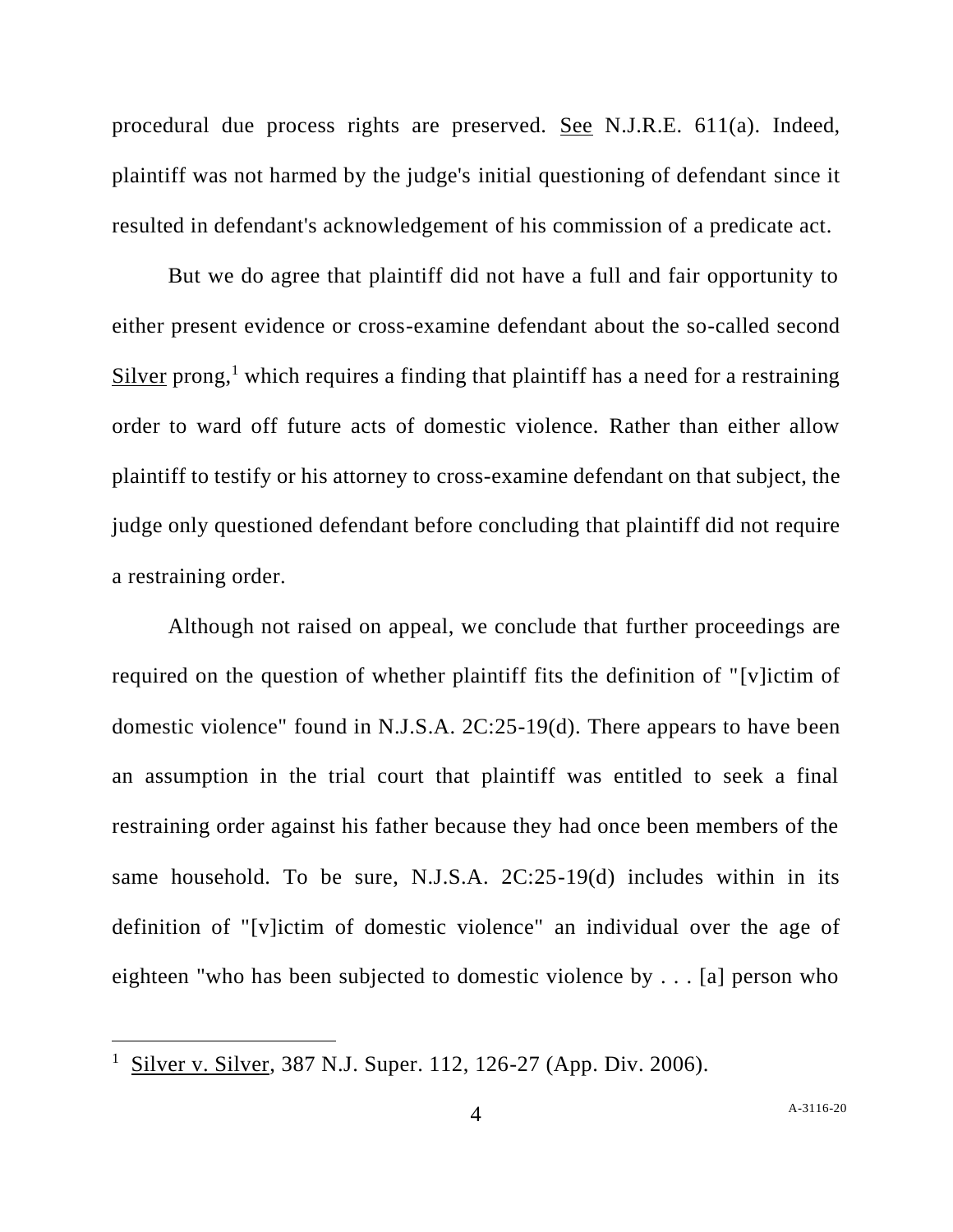. . . was at any time a household member." Testimony elicited from plaintiff at the hearing revealed that the parties lived in the same household until plaintiff was "20 or 21 years old" and that he was then thirty-one-years old, thereby demonstrating he and defendant had not been members of the same household for about ten years. He also acknowledged that until the complained of events, there had been no domestic violence between them in the preceding ten years.

Whether a former household member falls within the definition contained in N.J.S.A. 2C:25-19(d) depends on six factors. N.G. v. J.P., 426 N.J. Super. 398, 410 (App. Div. 2012). There was no analysis of these factors. Since we must remand for further proceedings on Silver's second prong, we also direct that the parties be given an opportunity to develop their factual support for a finding as to whether plaintiff fits the definition of a "[v]ictim of domestic violence."

Lastly, we decline plaintiff's invitation to exercise original jurisdiction. The case is most decidedly unconducive to such an approach. See Price v. Himeji, LLC, 214 N.J. 263, 294-95 (2013) (discouraging the exercise of original jurisdiction under Rule 2:10-5 when fact finding is required). Nor do we find any reason for directing that the remand proceedings occur before a different judge. We do, however, conclude that it is appropriate to return the parties to